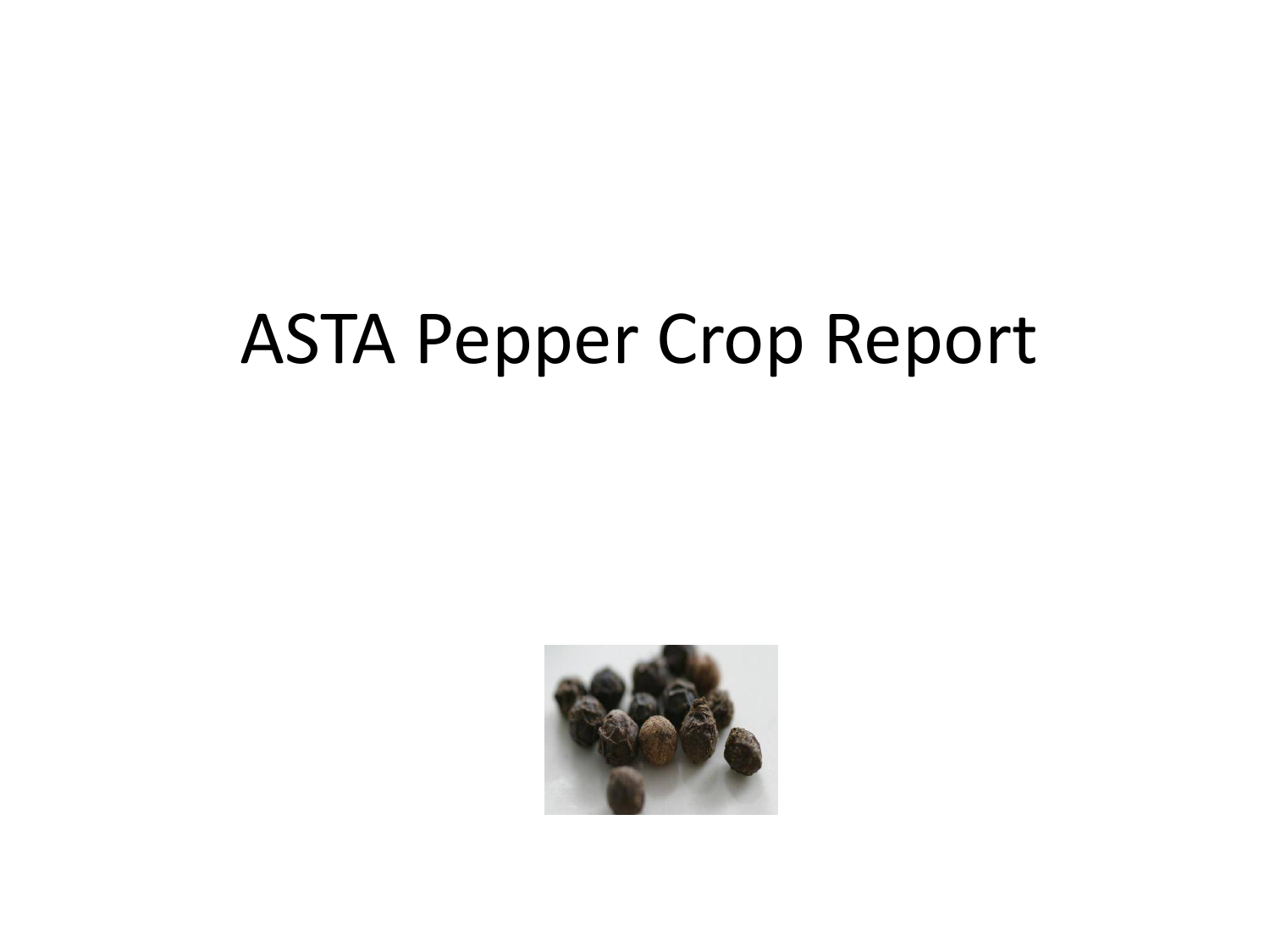

## Crop Overview Vietnam (Feb – Apr 2013)

| <b>Province</b>   | <b>Crop Estimate 2013 in Mt</b> |
|-------------------|---------------------------------|
| Gia Lai           | 27,500                          |
| Dak Nong          | 16,700                          |
| Dak Lak           | 16,700                          |
| <b>Binh Phuoc</b> | 30,200                          |
| Dong Nai          | 12,200                          |
| <b>Baria</b>      | 11,500                          |
| <b>Others</b>     | 13,000                          |
| <b>Total</b>      | 127,800                         |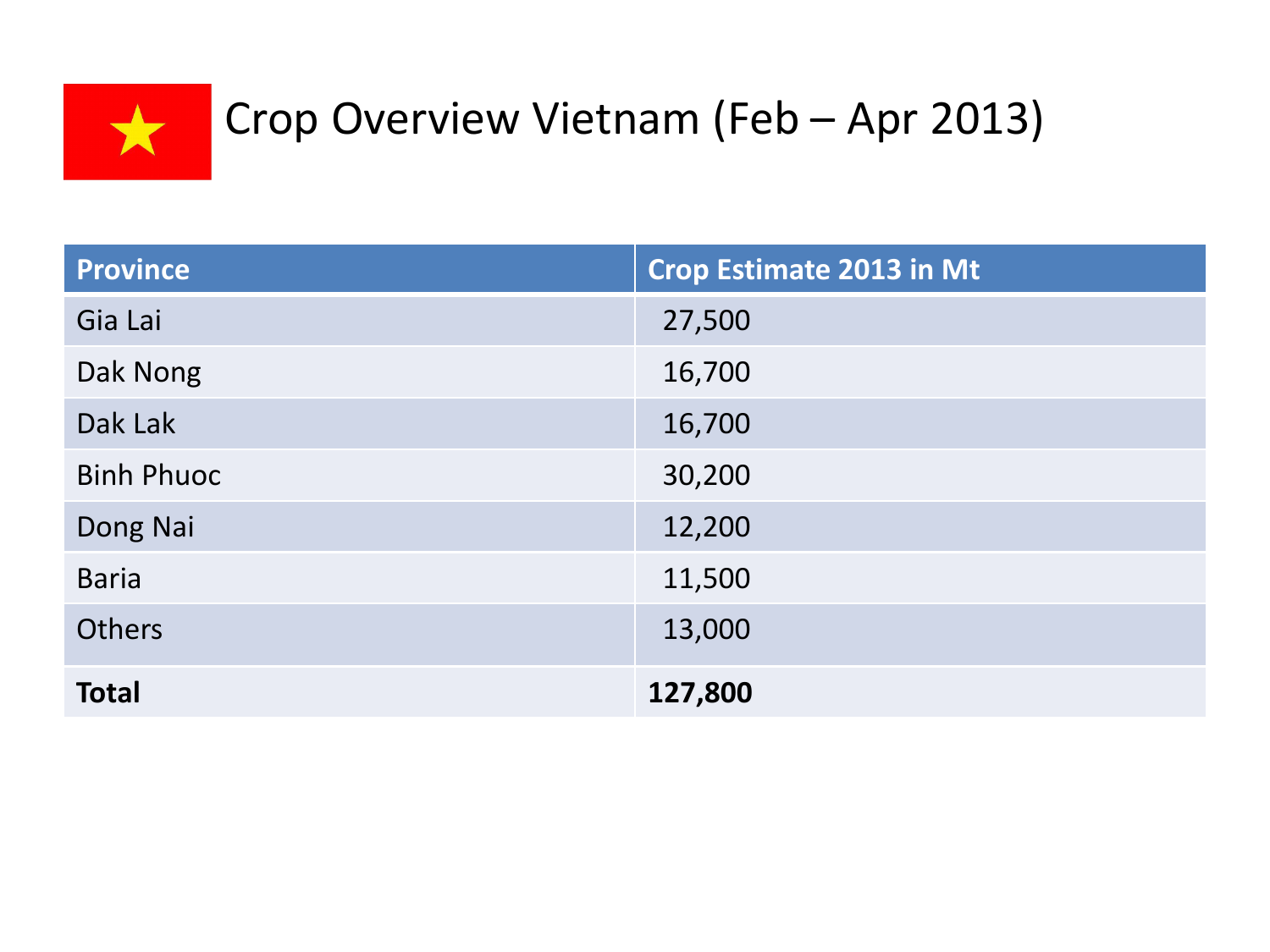

## Crop Overview India (Jan – Apr 2013)

|                   | <b>Crop Estimate 2013 in Mt</b> |
|-------------------|---------------------------------|
| Karnataka         | 30,000                          |
| Idukki (Kerala)   | 12,500                          |
| Wynad (Kerala)    | 5,000                           |
| <b>Tamil Nadu</b> | 5,000                           |
| <b>Total</b>      | 52,500                          |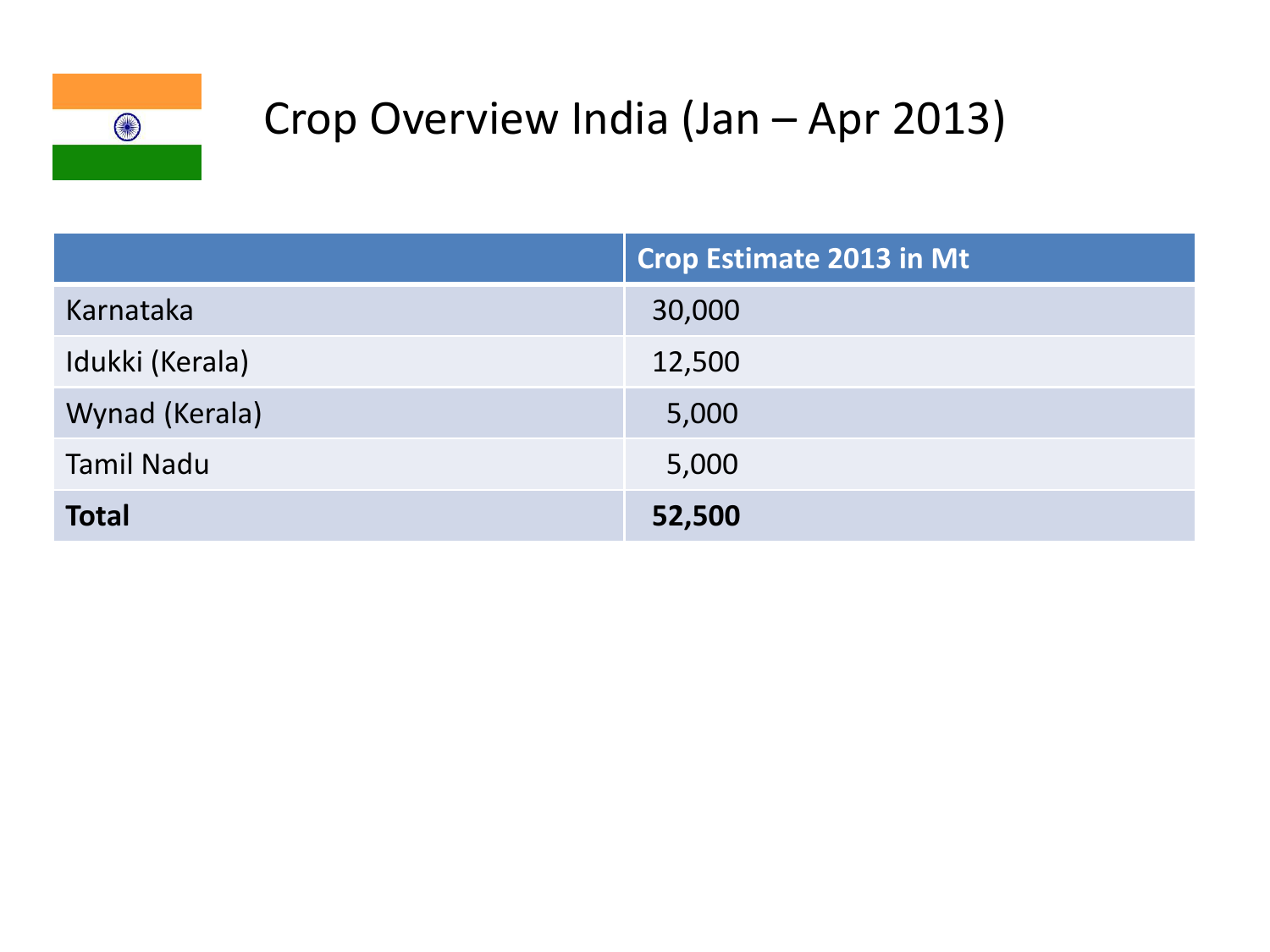### Crop Overview Indonesia (Jul – Sep 2013)

|                                      | <b>Crop Estimate 2013 in Mt</b> |
|--------------------------------------|---------------------------------|
| Sumatra (Lampung)                    | 45,750                          |
| Bangka (white pepper)                | 19,000                          |
| Kalimantan & Sulawesi (white pepper) | 7,400                           |
| <b>Total</b>                         | 72,150                          |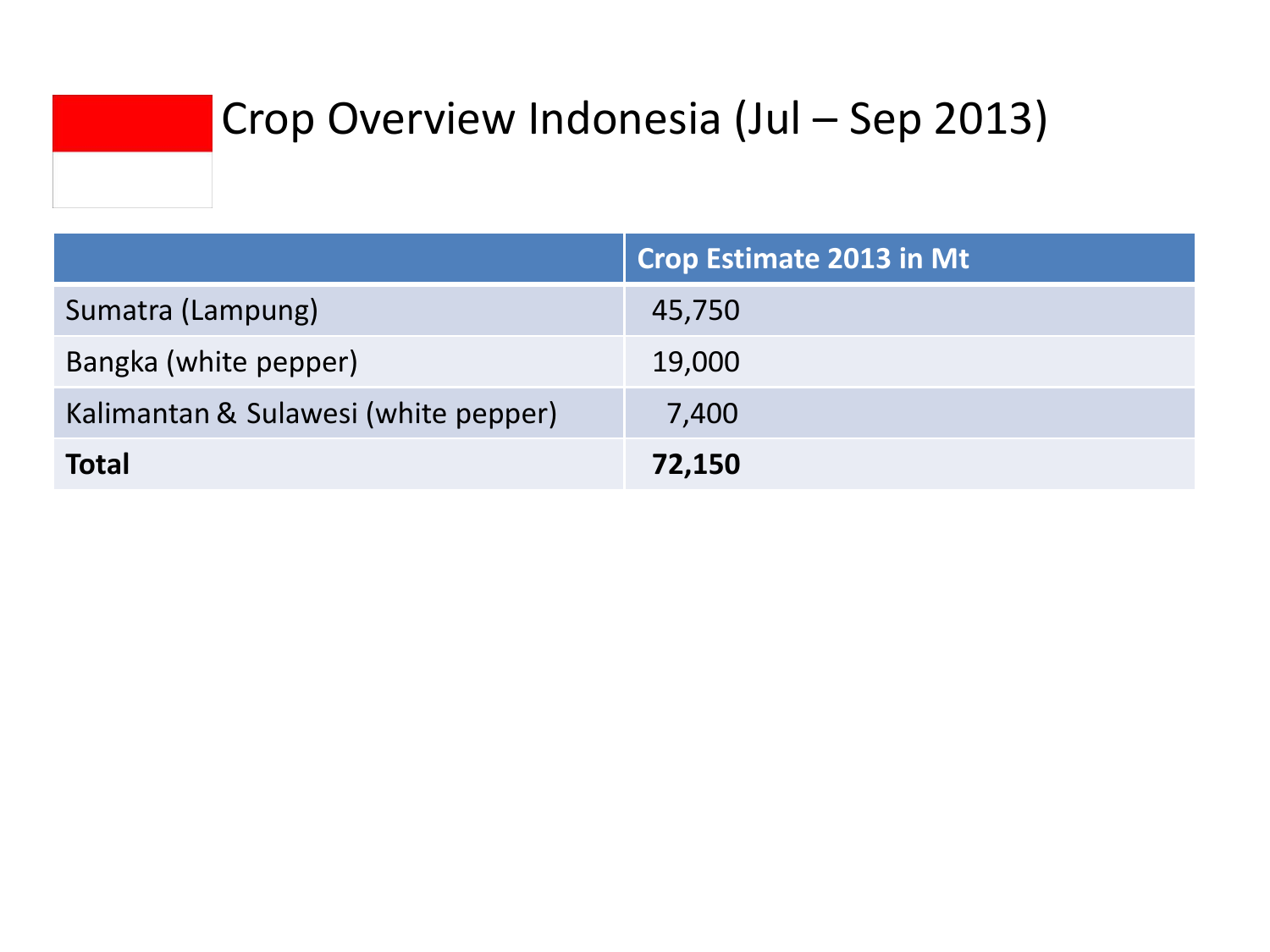# Crop Overview Malaysia (May - July 2013)

|                        | Crop Estimate 2013 in Mt |
|------------------------|--------------------------|
| Sarawak (black pepper) | 12,200                   |
| Sarawak (white pepper) | 6,000                    |
| <b>Total</b>           | 18,200                   |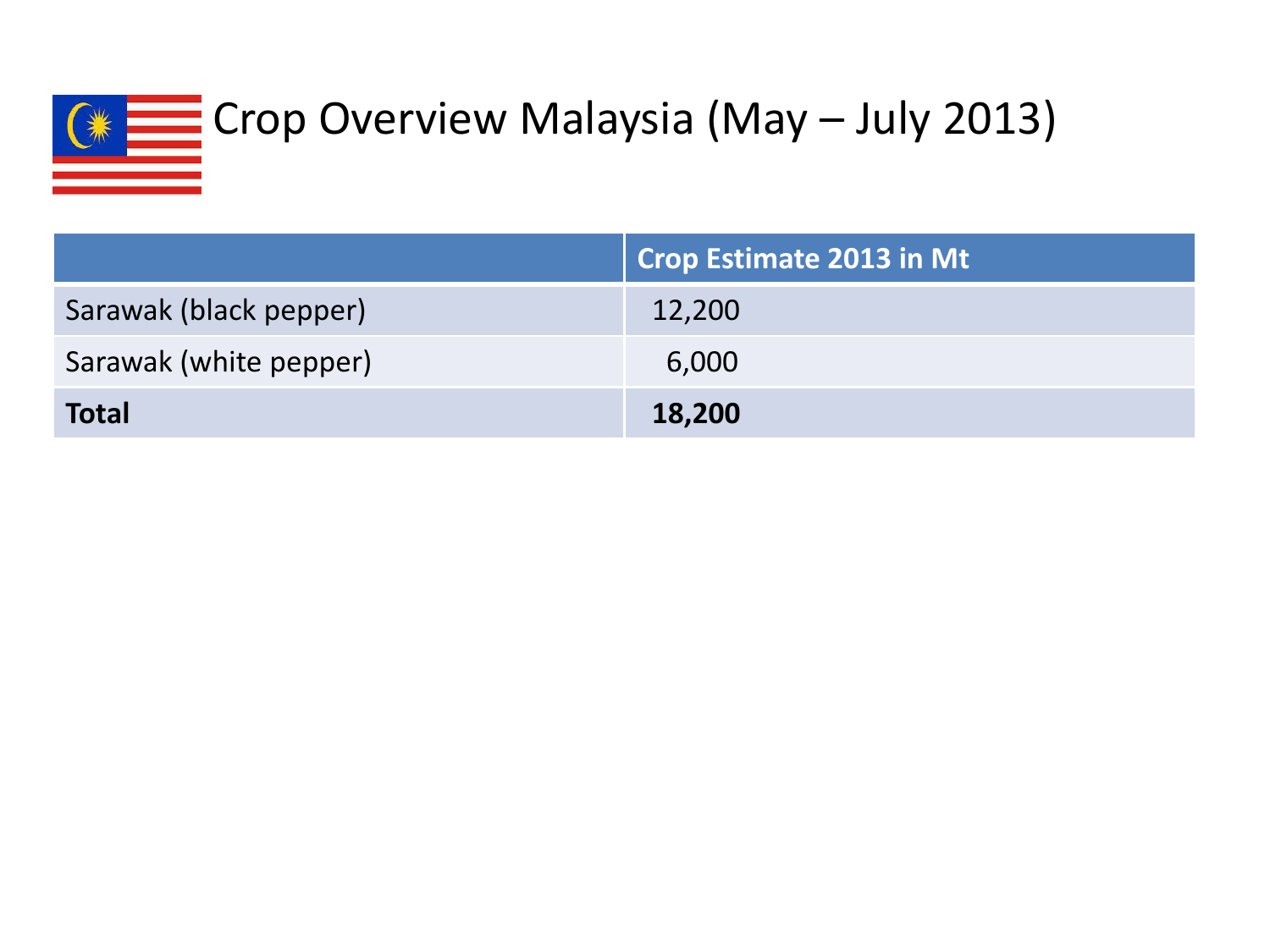

## Crop Overview Brazil (Aug – Nov 2013)

|                                | Crop Estimate 2013 in Mt |
|--------------------------------|--------------------------|
| Para (black pepper)            | 28,000                   |
| Para (white pepper)            | 1,500                    |
| Espirito Santos (black pepper) | 8,000                    |
| <b>Total</b>                   | 37,500                   |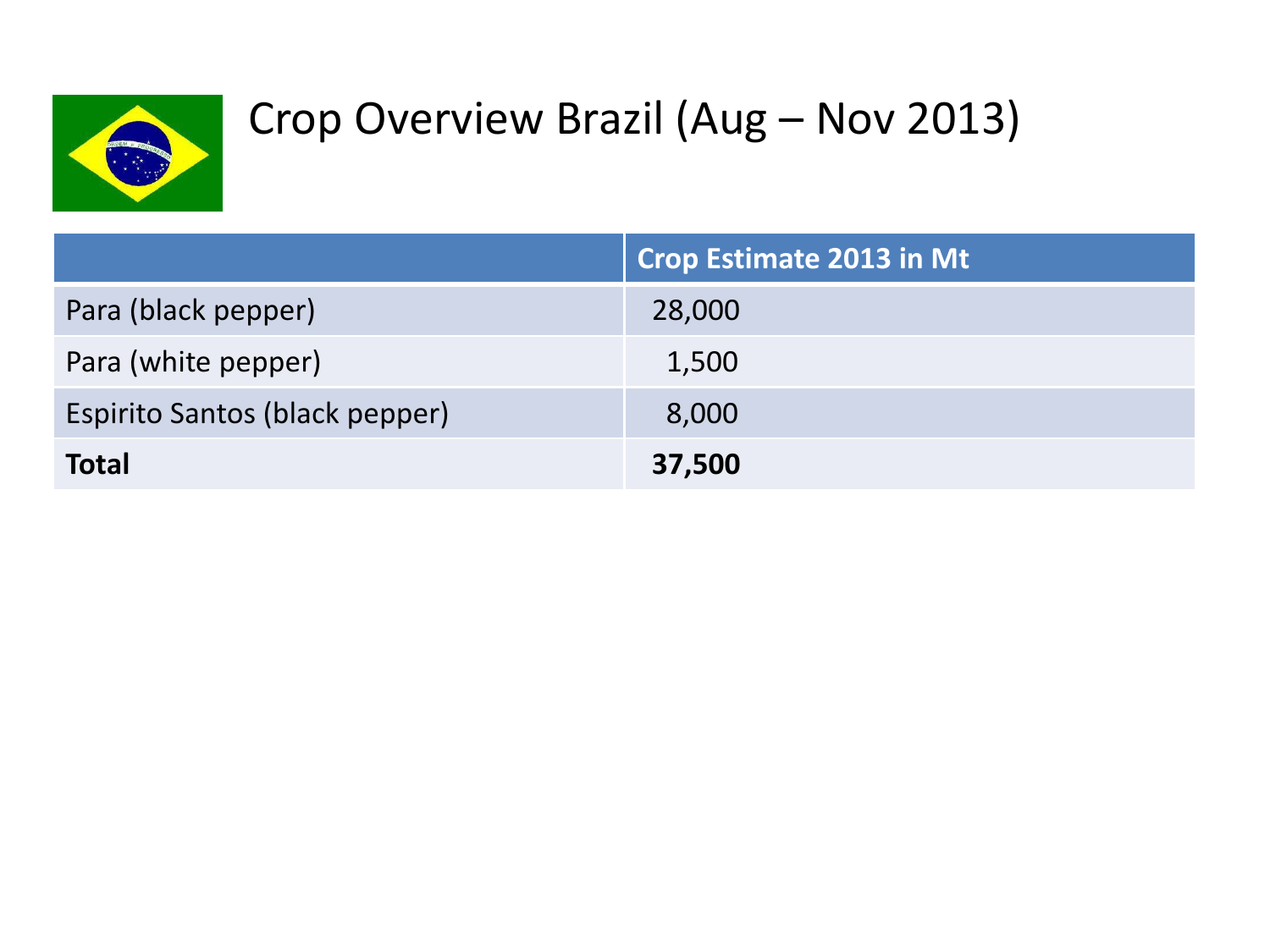#### Crop Overview Others Areas

|                           | <b>Crop Estimate 2013 in Mt</b> |
|---------------------------|---------------------------------|
| Sri Lanka (black pepper)  | 15,000                          |
| Thailand (black pepper)   | 7,000                           |
| Cambodia (black pepper)   | 5,500                           |
| China (white pepper)      | 24,000                          |
| Madagascar (black pepper) | 1,500                           |
| Ecuador (black pepper)    | 3,000                           |
| <b>Total</b>              | 56,000                          |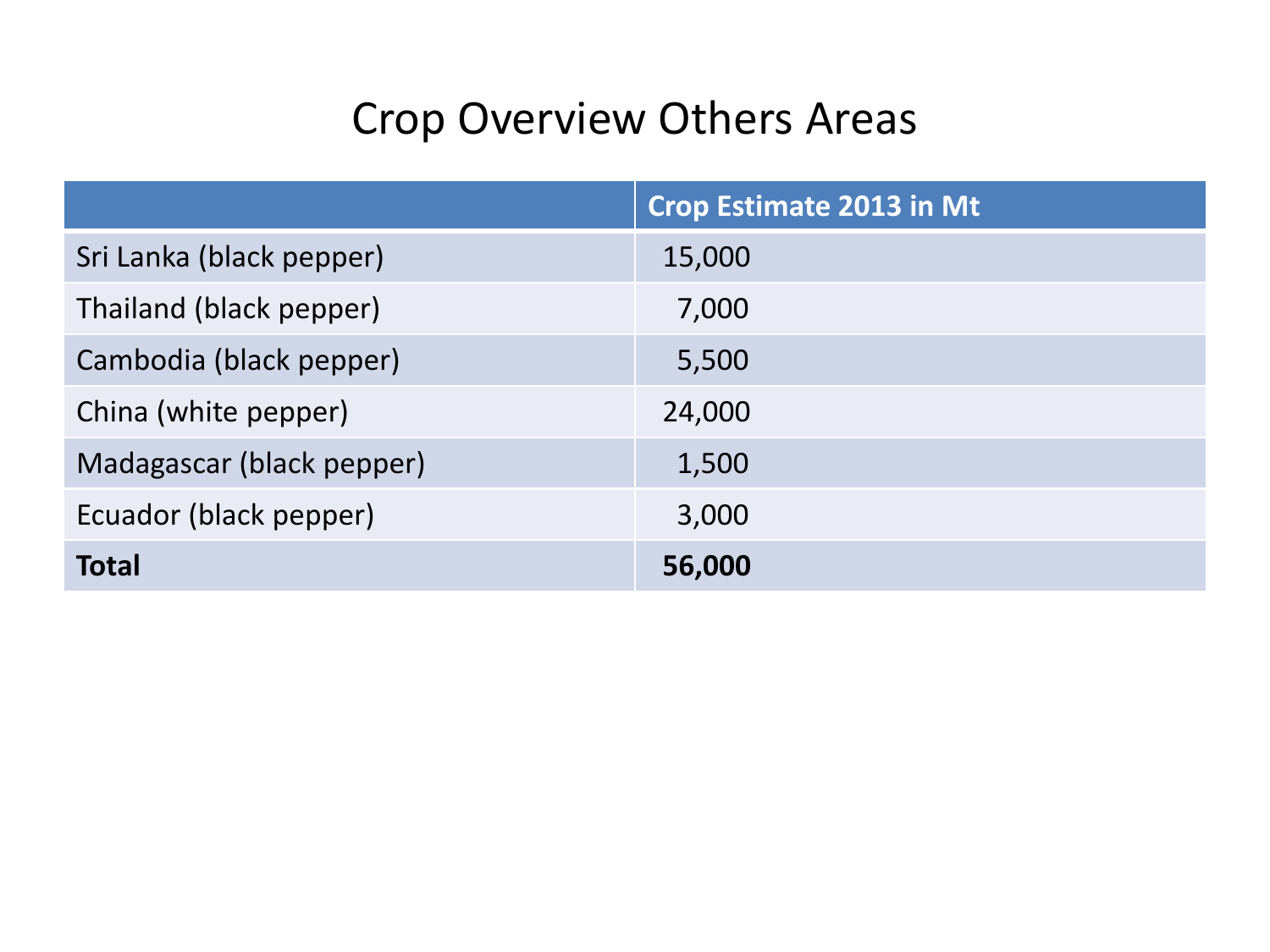#### Black Pepper Production 2013e

|                                                       | <b>Crop Estimate 2013 in Mt</b> |
|-------------------------------------------------------|---------------------------------|
| Vietnam (incl. conversion losses for white<br>pepper) | 98,800                          |
| Indonesia                                             | 45,750                          |
| India                                                 | 52,500                          |
| <b>Brazil</b>                                         | 36,000                          |
| Sarawak                                               | 12,200                          |
| <b>Others</b>                                         | 32,000                          |
| <b>Total</b>                                          | 277,250                         |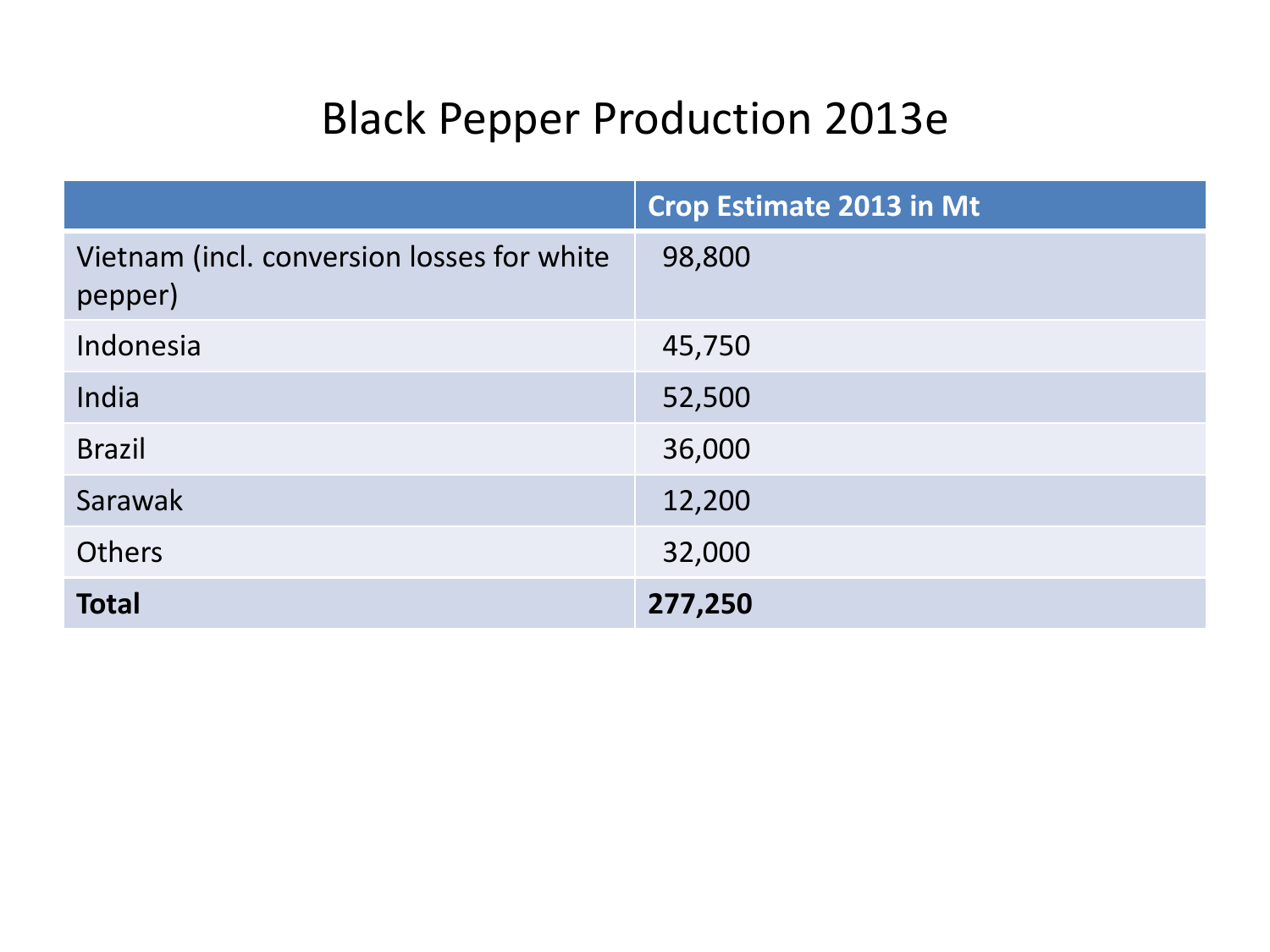#### White Pepper Production 2013e

|               | <b>Crop Estimate 2013 in Mt</b> |
|---------------|---------------------------------|
| Vietnam       | 25,000                          |
| Indonesia     | 26,400                          |
| Malaysia      | 6,000                           |
| <b>Brazil</b> | 1,500                           |
| China         | 24,000                          |
| <b>Total</b>  | 82,900                          |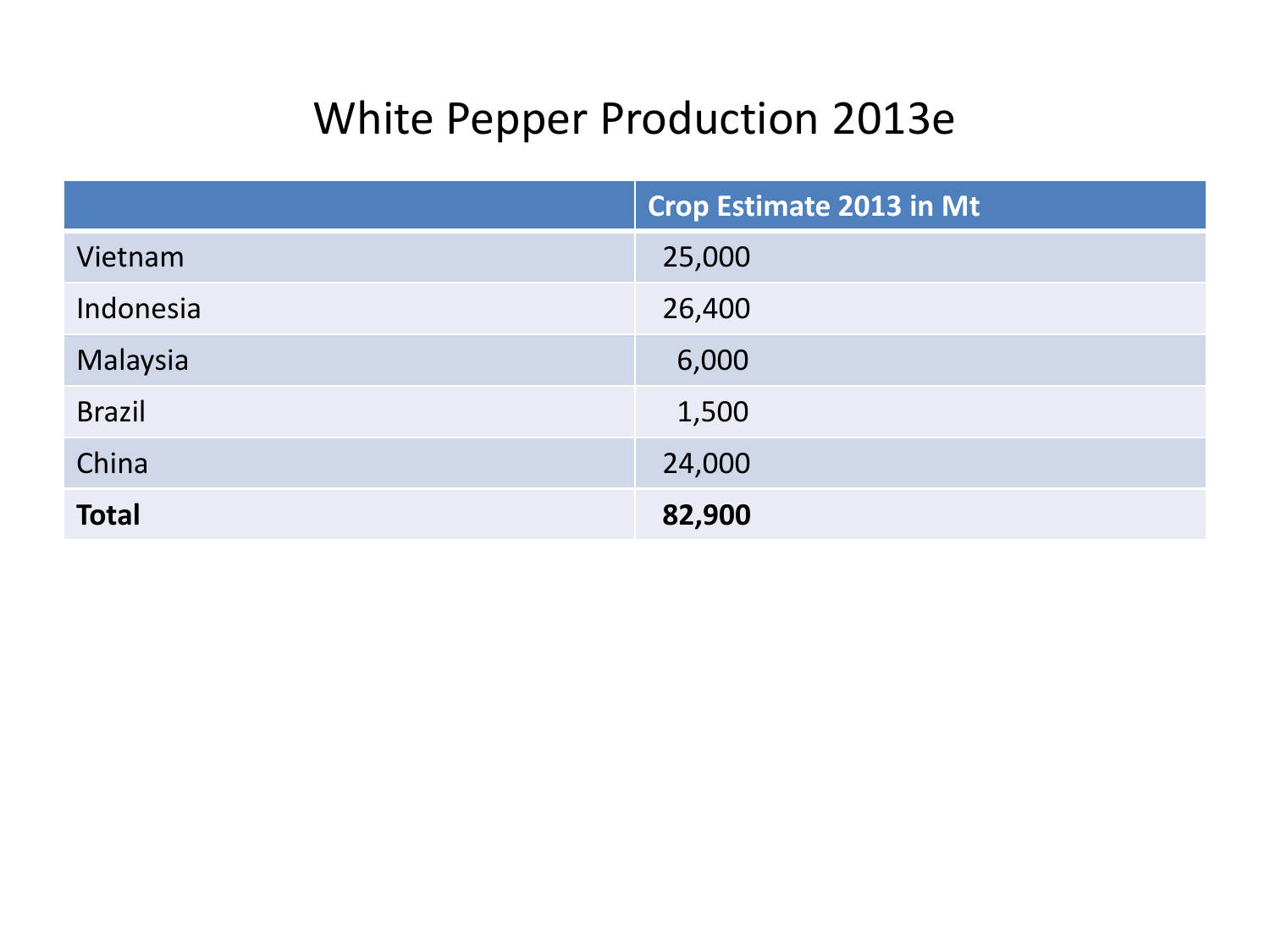#### Black & White Pepper Production 2009 – 2013e

**Total Production Black & white pepper in Mt – 2013e**



#### **Total Production Black & White pepper in Mt – 2013e**

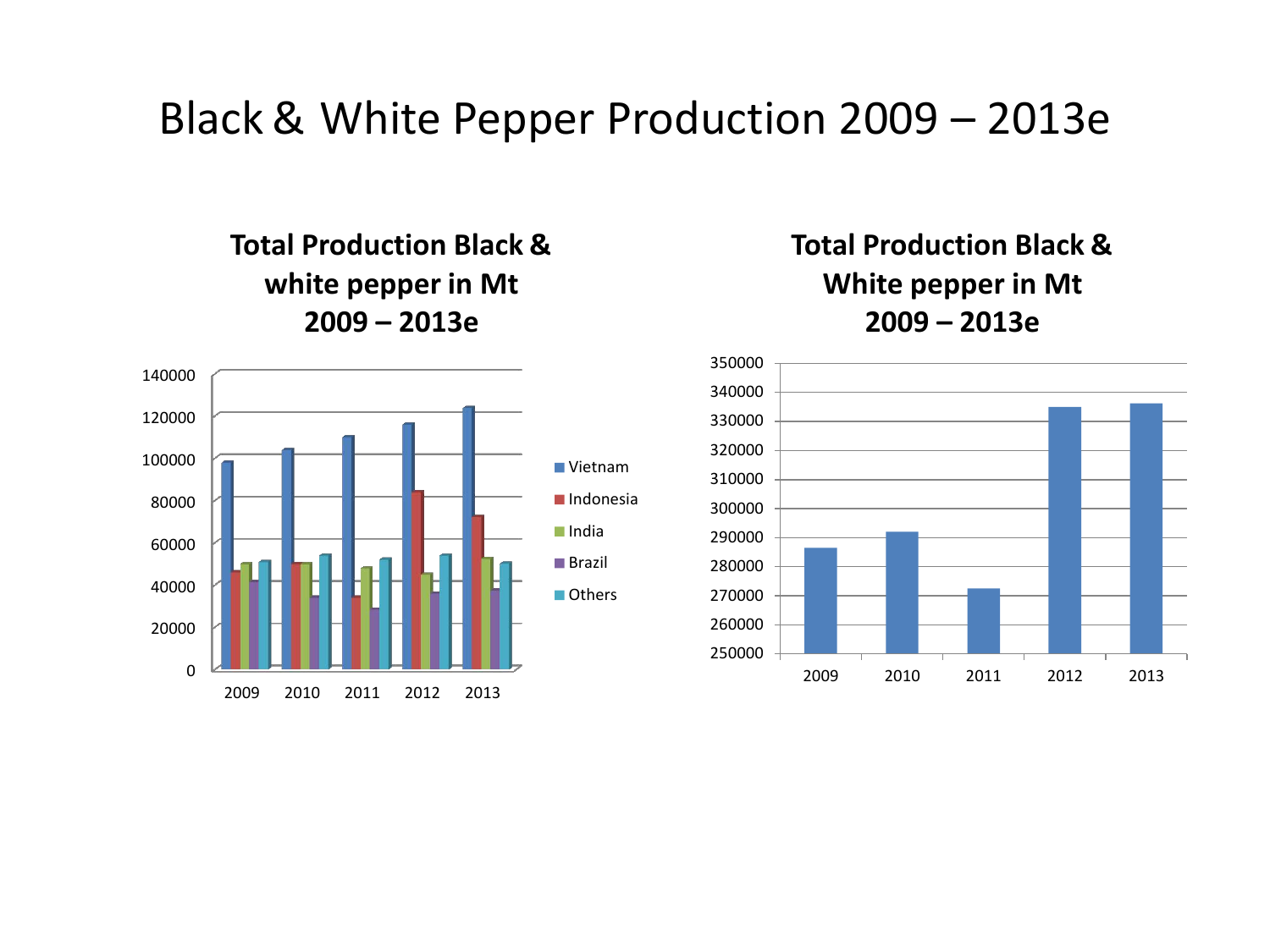#### Carry Over as per Jan 2013e

| <b>Black Pepper in Mt</b> |           | <b>White Pepper in Mt</b> |           |
|---------------------------|-----------|---------------------------|-----------|
| Vietnam                   | 7,000 Mt  | Vietnam                   | 1,500 Mt  |
| Indonesia                 | 8,000 Mt  | Indonesia                 | 6,000 Mt  |
| Malaysia                  | 4,000 Mt  | Malaysia                  | 2,000 Mt  |
| <b>Brazil</b>             | 15,000 Mt | <b>Brazil</b>             | 500 Mt    |
| India                     | 14,000 Mt | China                     | 4,000 Mt  |
| <b>Others</b>             | 4,000 Mt  |                           |           |
| <b>Total</b>              | 52,000 Mt | <b>Total</b>              | 14,000 Mt |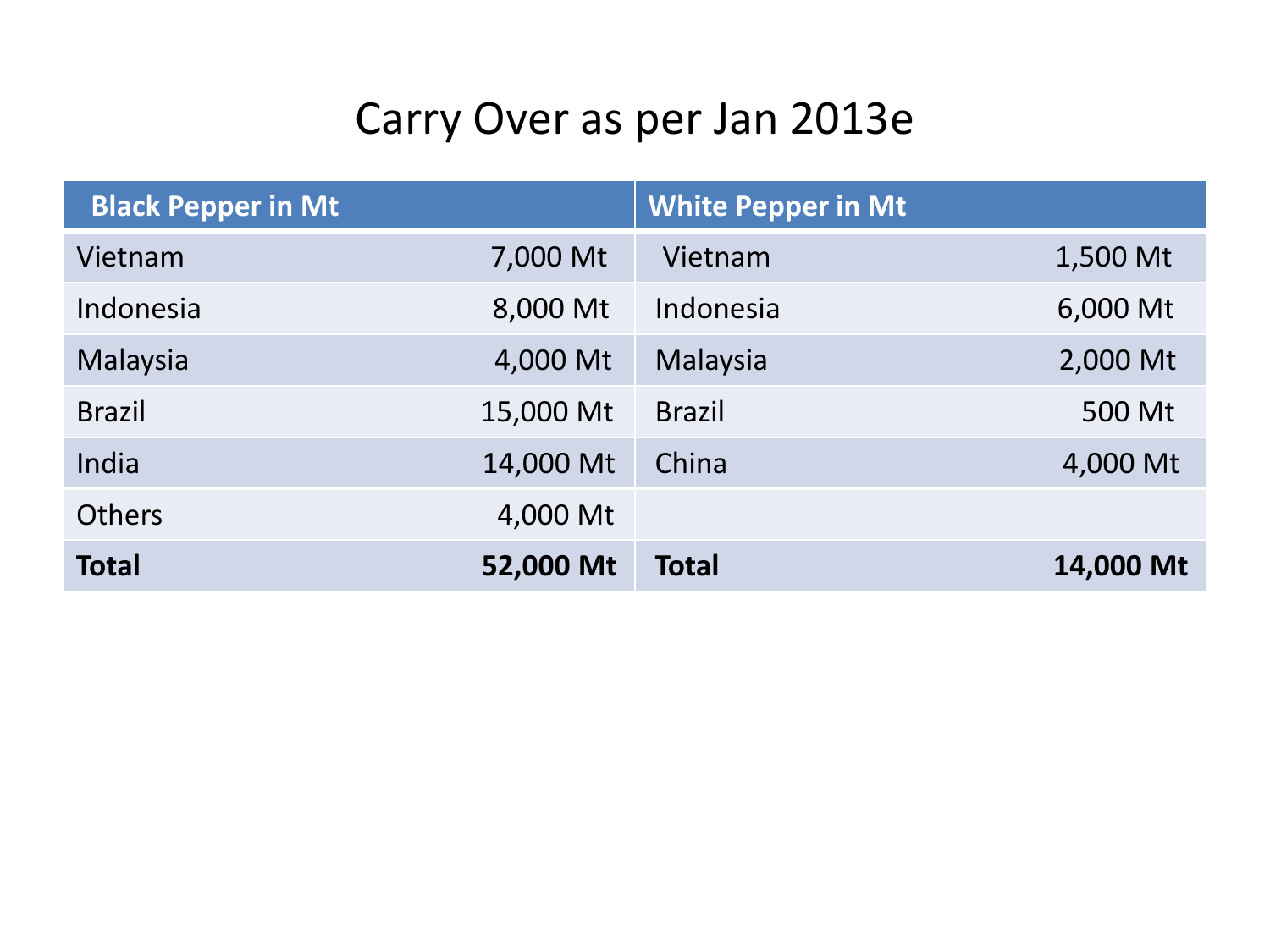#### Availability 2013e

| <b>Black Pepper in Mt</b>                      |            | <b>White Pepper in Mt</b> |           |
|------------------------------------------------|------------|---------------------------|-----------|
| Production                                     | 277,250 Mt | Production                | 82,900 Mt |
| <b>Carry Over</b>                              | 52,000 Mt  | <b>Carry Over</b>         | 14,000 Mt |
| <b>Total Availability</b>                      | 329,250 Mt | <b>Total Availability</b> | 96,900 Mt |
|                                                |            |                           |           |
|                                                |            |                           |           |
|                                                |            |                           |           |
| <b>Availability Black &amp; White combined</b> |            | 426,150 Mt                |           |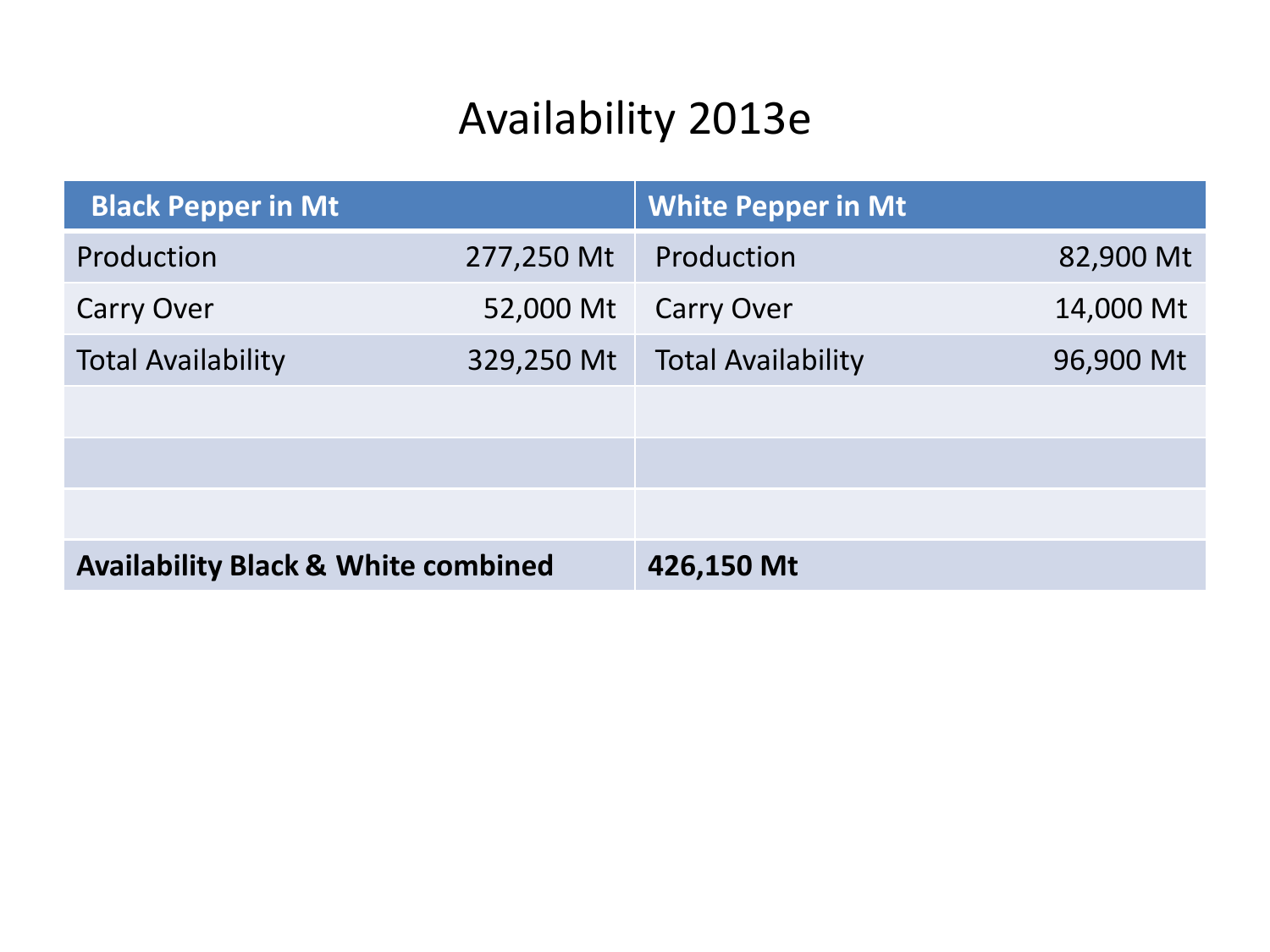#### Consumption of pepper in 2013e = Total 340.000 Mt

#### **Consumption Producing Countries = 128.000 Mt**



#### **Consumption Non Producing Countries = 212,000 Mt**

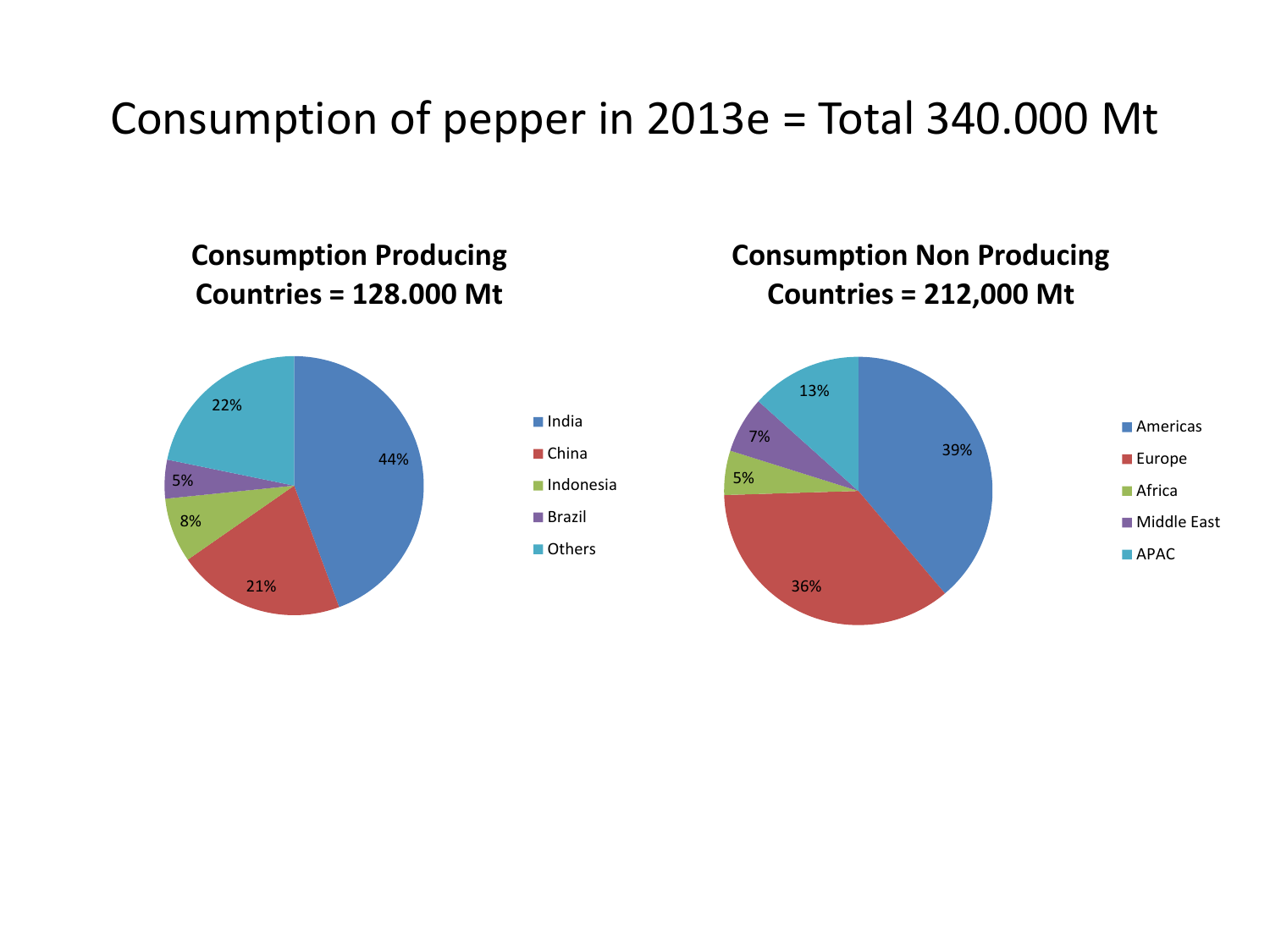#### Consumption (continued)

#### **Total Consumption = 340,000 Mt**



**AMER** (Americas)

- **EMEA** (Europe, Middle East, Africa)
- **APAC** (Asia Pacific

#### **Pepper consumption per capita (in grams / year)**

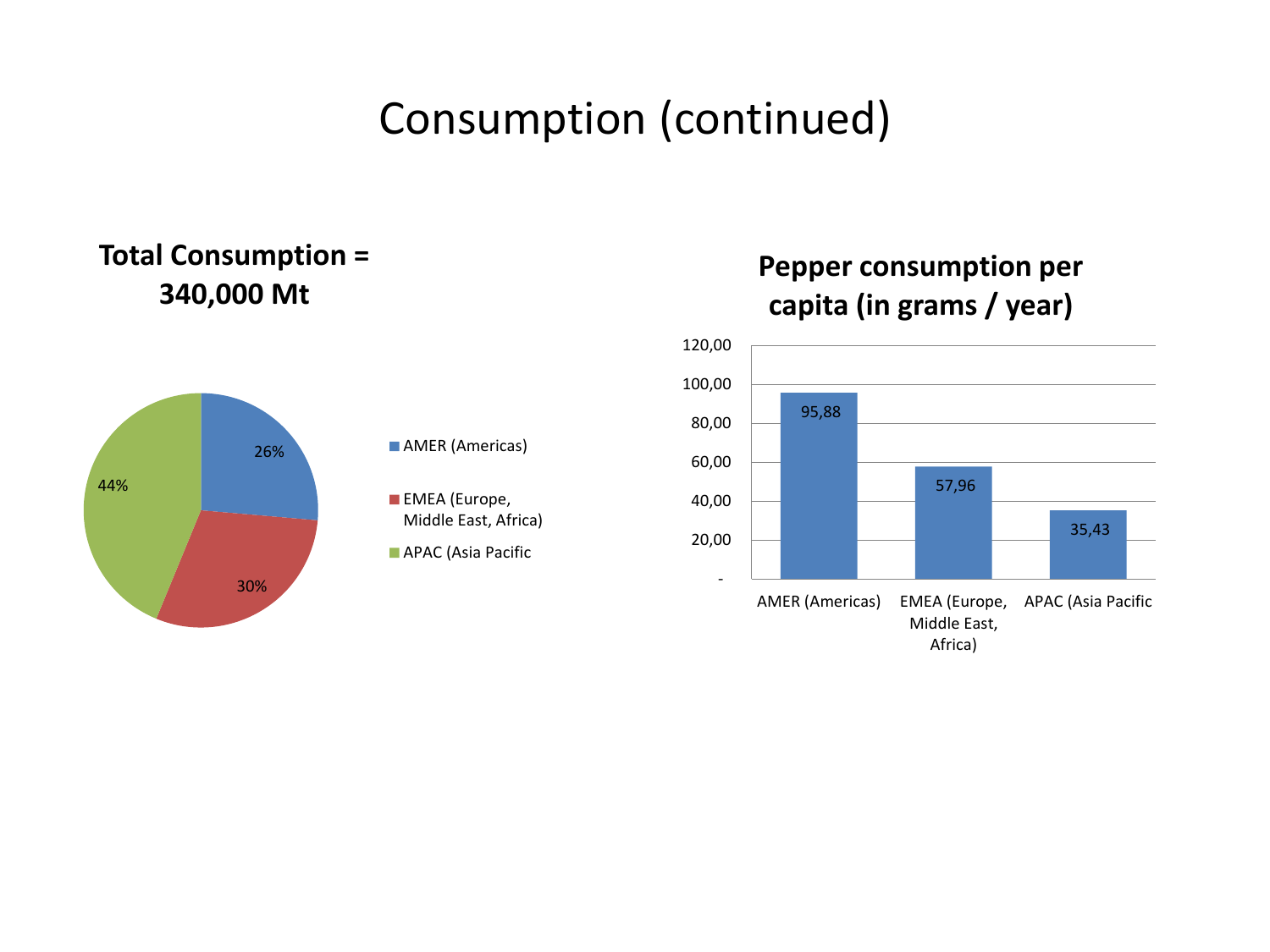| <b>Pepper Surplus / Deficit 2013e</b> |            |
|---------------------------------------|------------|
| Production                            | 360,000 Mt |
| Consumption                           | 340,000 Mt |
| Surplus                               | 20,000 Mt  |
|                                       |            |
| Carry over                            | 66,000 Mt  |
| Total surplus availability            | 86,000 Mt  |
| = 3 months of global consumption      |            |
|                                       |            |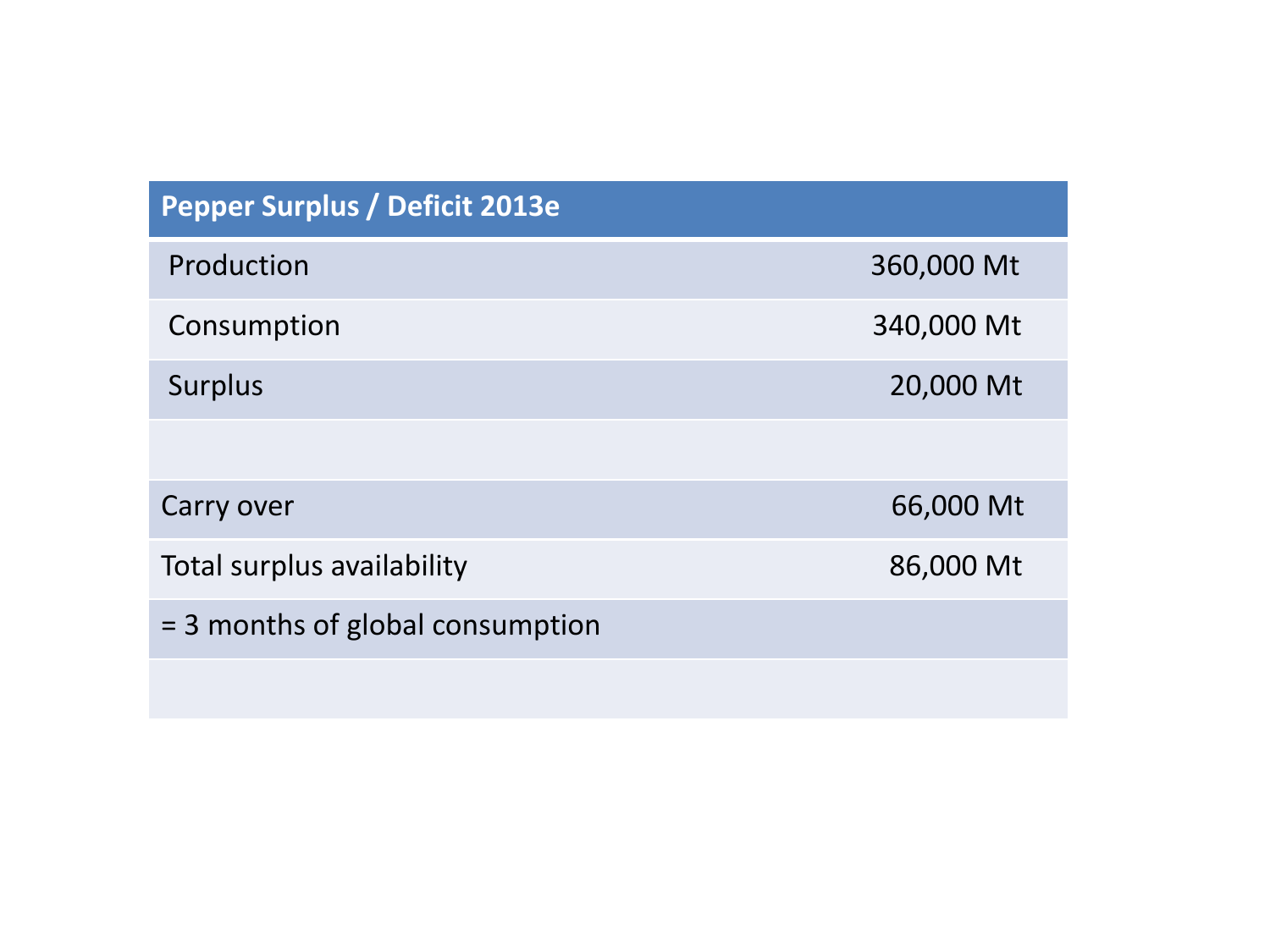#### Issues Impacting Supply

Diseases (rotten root due to fungus / quick death due to virus)





- Weather: global warming more extreme weather patterns
- Competing crops such as coffee, rubber, cocoa, palm oil, tapioca etc (less risky then pepper)
- Tropical farming land availability limited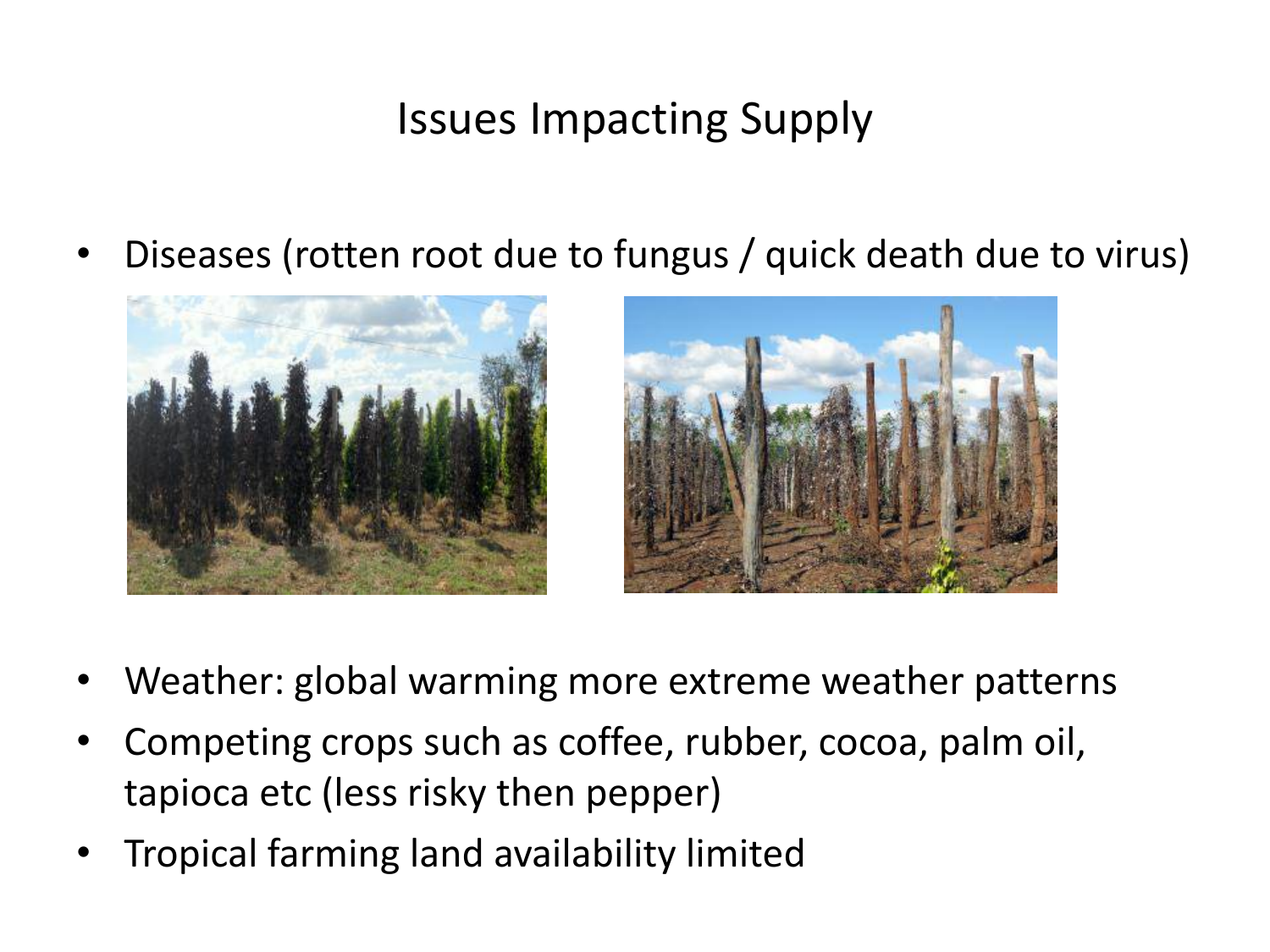#### Issues Impacting Supply (continued)

- Pepper farming is labor intensive
- Financial holding power of farmers improved over the years many farmers are rich these days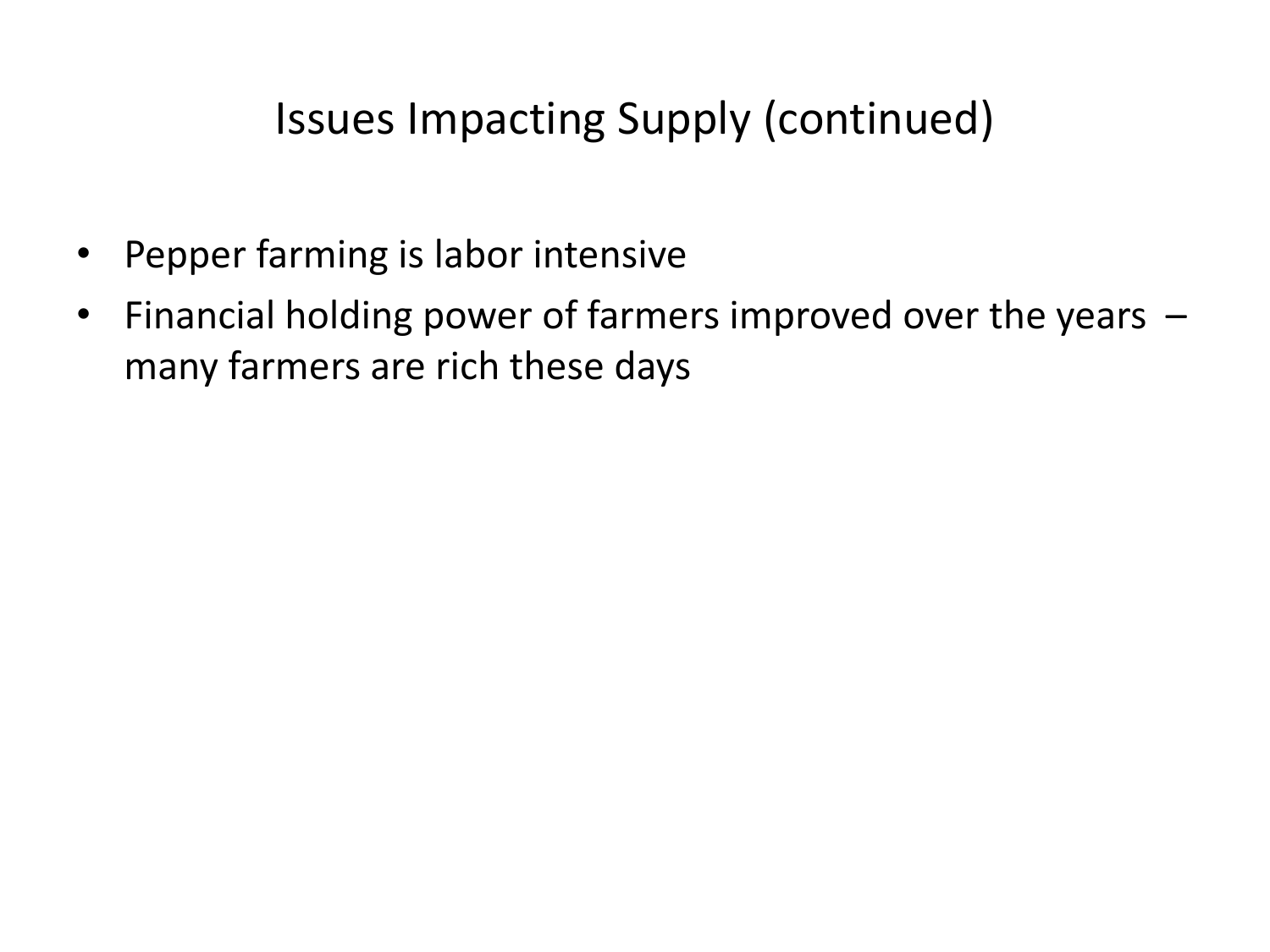#### Issues Impacting Price

- Farm land prices in Asia sharply up in the last decade
- Soaring labor cost in Asia
- Increasing production costs: fertilizer / irrigation / energy / freight / packing material
- Water shortage
- Growing demand in Asia: packaged food category in BRIC countries will grow at a compound annual growth rate (CAGR) of 15.88% between 2010 and 2015.
- The world supply (pepper) is vulnerable to diseases and weather related factors (drought, excessive rainfall, typhoons etc). As long as we do not see a drastic improvement in global production there seems to be more upward then downward risk in prices.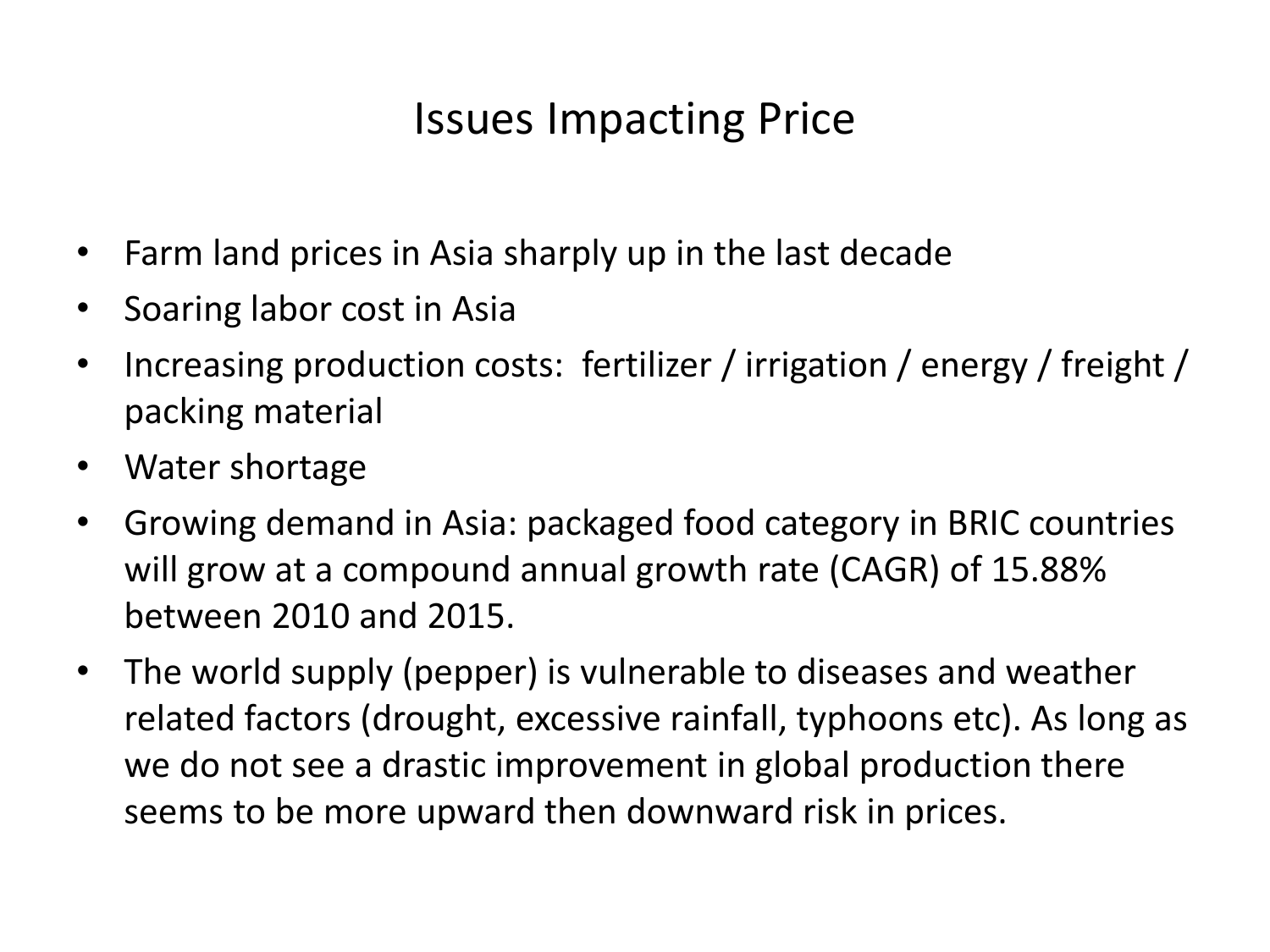## Food Safety/Quality

- Pesticide residues becoming an issue, especially in Europe & Japan. Most problematic residue is Carbendazim which is frequently used in pepper farming.
- Demand for 'sustainable pepper' is growing